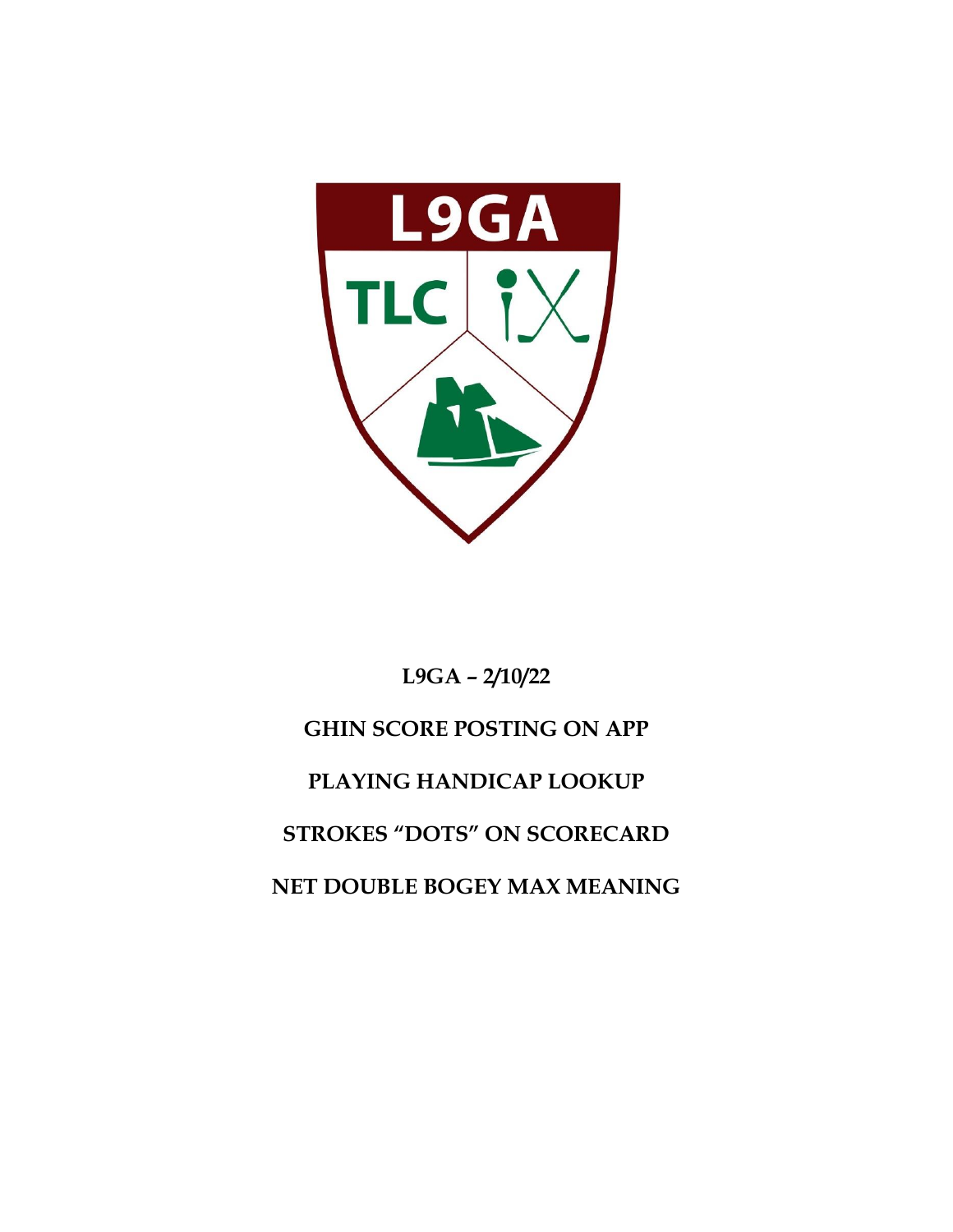## *Guide to using the GHIN App for Score Posting*

- Download the free GHIN App on the App Store or Google Play store.
- If you do not have an active GHIN # or have one from another Club please visit any of the golf shops and the staff can assist in creating a GHIN # or adding The Landings Club as a Home Club.



- If you have a GHIN # and have not setup a GHIN Profile please click the bottom of the screen on "Create Profile".
- If you have a profile, please enter Email or GHIN # and Password to login

|          | <b>USGA</b><br><b>GHIN</b>                                                                  |             |
|----------|---------------------------------------------------------------------------------------------|-------------|
|          | <b>PRESENTED BY</b><br><b>Sentry</b>                                                        |             |
|          | <b>Email Address or GHIN Number</b>                                                         |             |
| Password |                                                                                             |             |
|          |                                                                                             | <b>SHOW</b> |
|          |                                                                                             |             |
|          | Remember Me<br><b>LOG IN</b>                                                                |             |
|          | <b>Forgot Login Information?</b>                                                            |             |
|          |                                                                                             |             |
|          |                                                                                             |             |
|          |                                                                                             |             |
|          | <b>Updated Login Requirements</b><br>Existing GHIN Golfers must create a profile to log in. |             |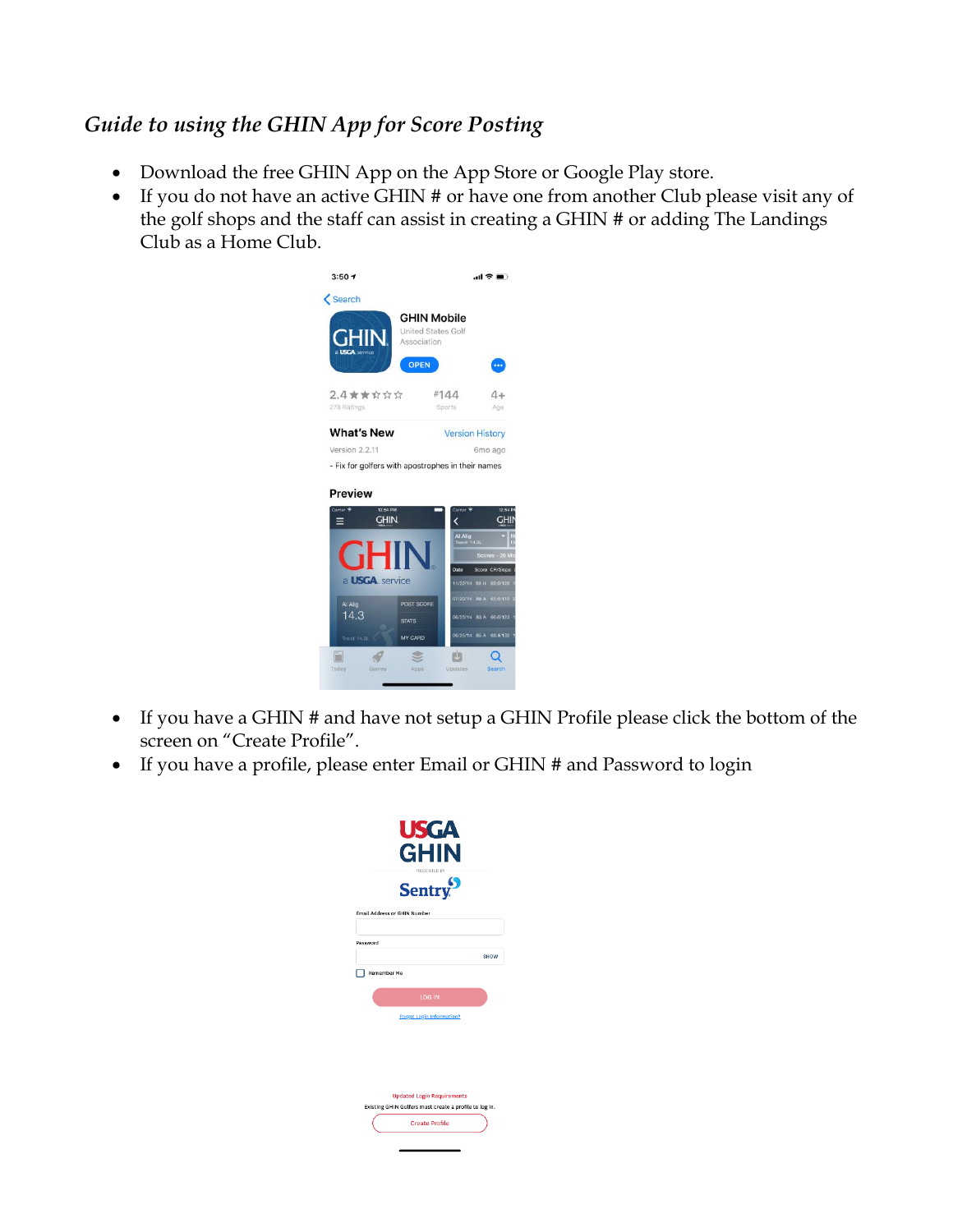#### *To Post Scores*

- Click on "Post Score" once logged into the App.
- You can choose from your recent course/tees or search for the course



- To search for the course and tees, choose state, then choose starts with 'L' (all of our courses are listed as 'Landings Club - Course'). Choose course then choose tees
	- o Recently played courses will stay listed for easy access for posting or you can select "Nearby", and this will list all courses in your area.

| $10:42 - 7$                                                 | 해오트                              |        |  |  |  |  |  |  |  |  |  |
|-------------------------------------------------------------|----------------------------------|--------|--|--|--|--|--|--|--|--|--|
| <b>Select Course</b>                                        |                                  |        |  |  |  |  |  |  |  |  |  |
| <b>USGA GHIN <i>contrary</i> Sentry<sup>9</sup></b>         |                                  |        |  |  |  |  |  |  |  |  |  |
| Q landings club<br>Ø<br>Filter                              |                                  |        |  |  |  |  |  |  |  |  |  |
| Landings Club<br>Marshwood<br>Savannah, US-GA               |                                  |        |  |  |  |  |  |  |  |  |  |
| Landings Club<br>Deer Creek<br>Savannah, US-GA              |                                  |        |  |  |  |  |  |  |  |  |  |
| Landings Club<br>Magnolia<br>Savannah, US-GA                |                                  |        |  |  |  |  |  |  |  |  |  |
| Oakridge                                                    | Landings Club<br>Savannah, US-GA |        |  |  |  |  |  |  |  |  |  |
| "club"                                                      | alta an antiche<br>clubs         |        |  |  |  |  |  |  |  |  |  |
| clubhouse<br>i<br>W<br>t<br>u<br>q<br>е<br>r<br>y<br>O<br>p |                                  |        |  |  |  |  |  |  |  |  |  |
| a<br>S                                                      | f<br>j<br>d<br>h<br>g            | I<br>k |  |  |  |  |  |  |  |  |  |
| Z<br>⇧                                                      | b.<br>C<br>v<br>n<br>X           | ∞<br>m |  |  |  |  |  |  |  |  |  |
| 123                                                         | space                            | done   |  |  |  |  |  |  |  |  |  |
|                                                             |                                  |        |  |  |  |  |  |  |  |  |  |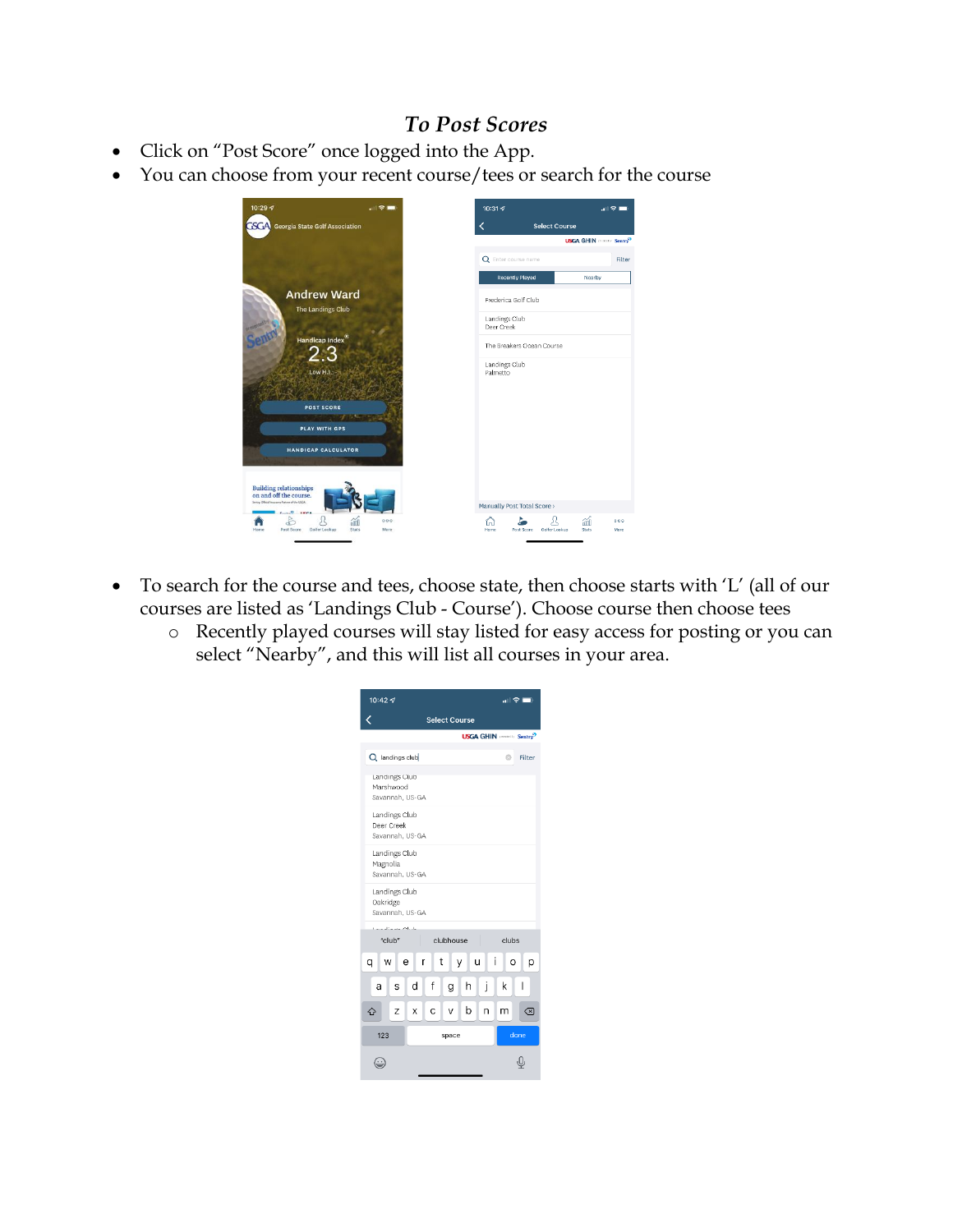- Select how you would like to post
	- o Hole by Hole enter each holes score
	- o Hole by Hole with Stats Record score, number of putts, ect.
	- o Total Score (most common) Total Gross score for 9 or 18 holes played
- Select type (home or away), select date and enter score then click post score.

| $10:31 - 7$                                                                                                        | $\mathbf{m} \otimes \mathbf{m}$ | 10:48 $\blacktriangleleft$                |              |
|--------------------------------------------------------------------------------------------------------------------|---------------------------------|-------------------------------------------|--------------|
| Post Score                                                                                                         |                                 | K<br><b>Post Total Score</b>              |              |
| HOLE-BY-HOLE                                                                                                       |                                 | Course<br>Landings Club                   |              |
| Rapidly enter your hole-by-hole scores                                                                             |                                 | Terrapin Point                            |              |
| <b>HOLE-BY-HOLE WITH STATS</b><br>Keep track of your number of putts, greens in regulation and<br>driving accuracy |                                 | Number of Holes<br>18 Holes               | 9 Holes      |
| <b>TOTAL SCORE</b>                                                                                                 |                                 | Tees<br><b>Select Tees</b>                |              |
| Post total score or Front-9 and Back-9 scores                                                                      |                                 | Score Type                                |              |
|                                                                                                                    |                                 | <b>Home</b><br>Away                       | Competition  |
|                                                                                                                    |                                 | Date Played<br>Wednesday, January 5, 2022 |              |
|                                                                                                                    |                                 | Adjusted Gross Score 1                    |              |
|                                                                                                                    |                                 | Back 9<br>Front 9                         | Total Score* |
|                                                                                                                    |                                 | <b>POST SCORE</b>                         |              |
|                                                                                                                    |                                 |                                           |              |

## *Finding Handicaps for other members*

- Click on Golfer Lookup on the bottom of the App.
- Search for golfer by last name and state, can narrow by adding first name
- This list will display golfers by name and Club they are associated with
- By clicking the "STAR" next to their name will save the golfer on your list to access for handicap lookup.

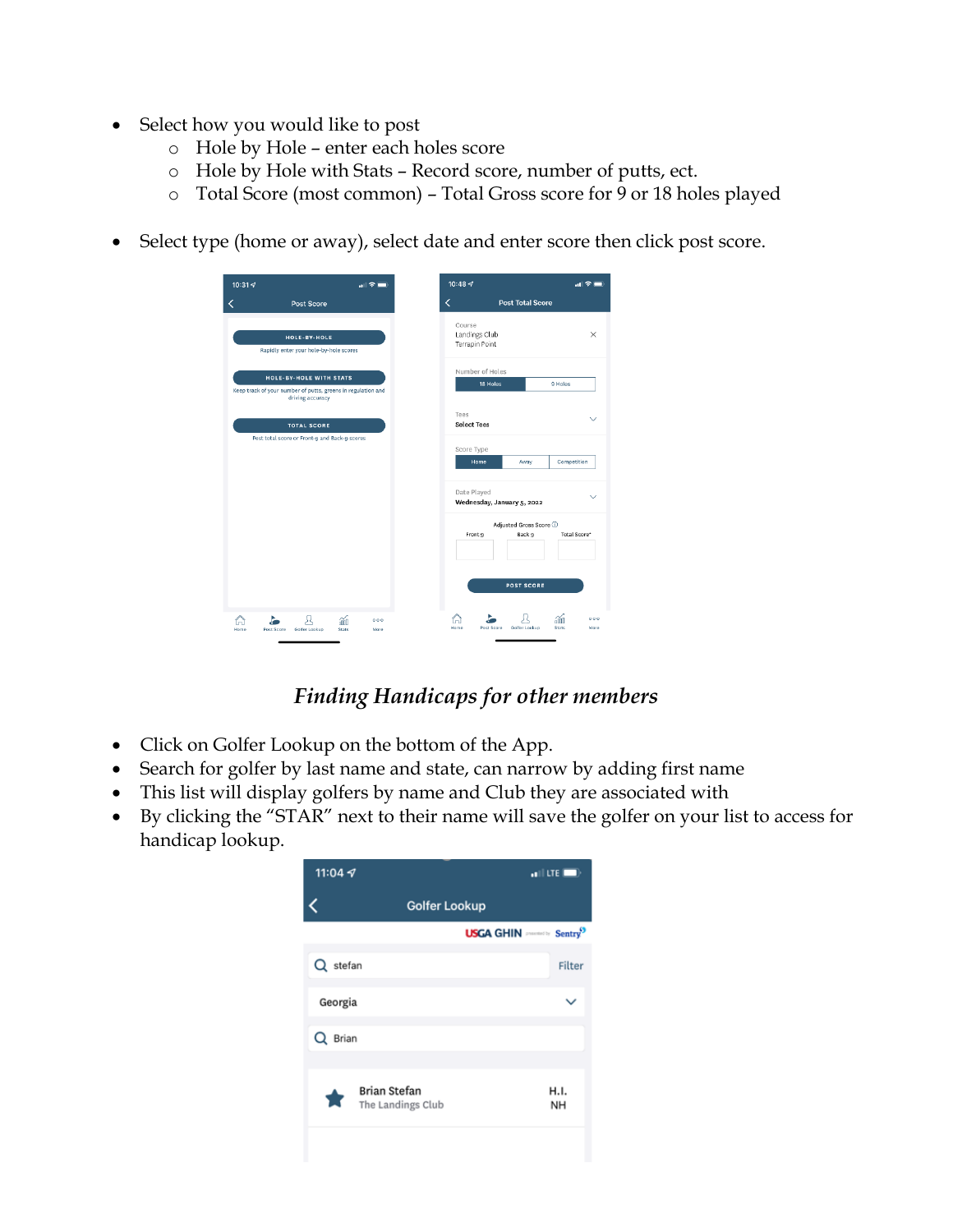# *Looking Up Playing Handicap For You & Other Players*

- When you login into the GHIN App you will see the other of "Handicap Calculator"
- Click on Handicap Calculator



The next screen will allow you to choose the course to calculate you playing handicap or you may search for the course. Reminder to type "Landings Club" for all course options.

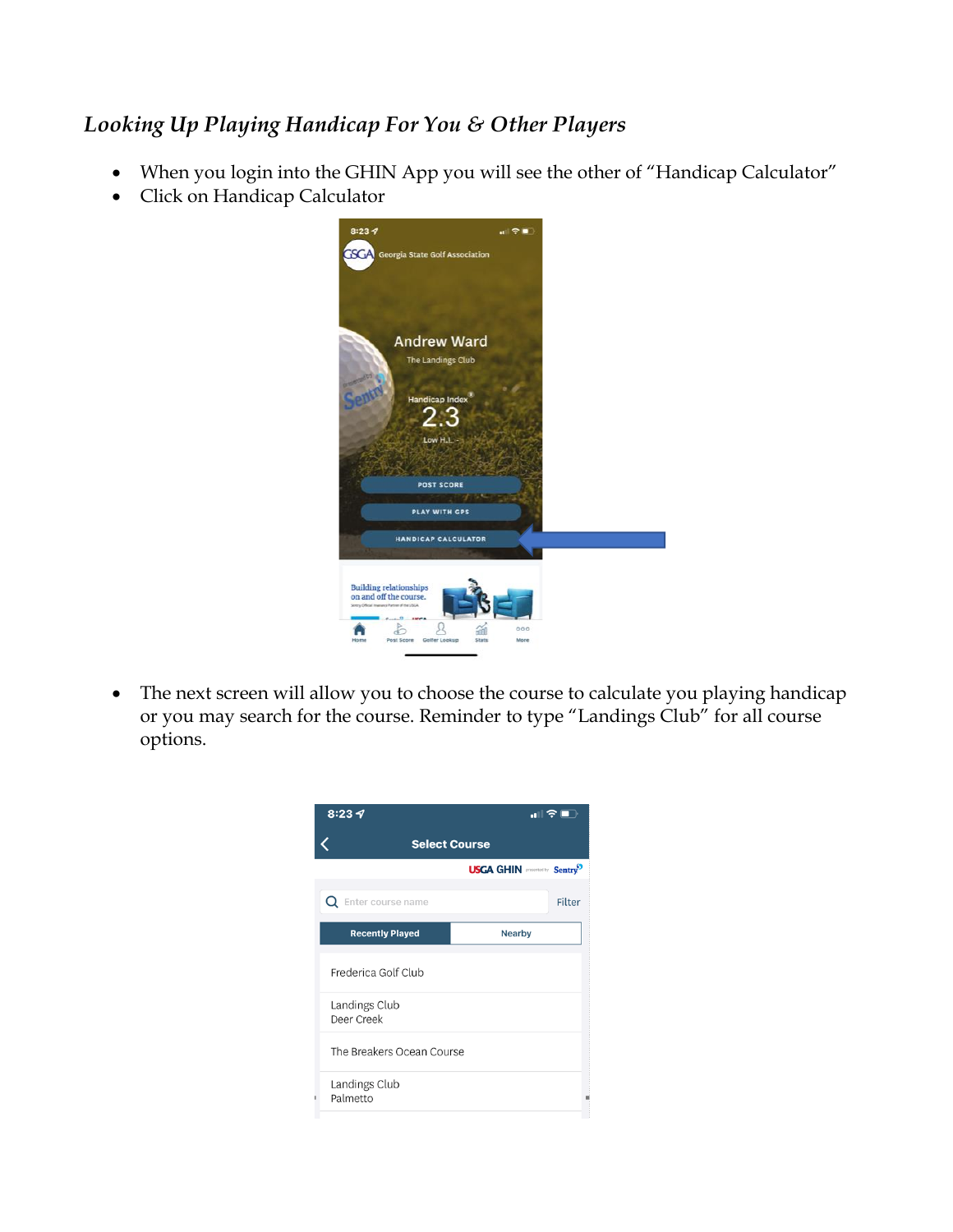- Once the course is selected the next screen will show multiple options to properly calculate your playing handicap for the round.
- You will be able to select the "# of holes" being played either 9 or 18 holes
- To the right of your name you can adjust which "tee" you will play from by clicking on the tee name a drop down will appear and you can adjust the tee selection if needed
- As you adjust the numbers below will possibly adjust to recalculate your proper allocations
	- $\circ$  H.I = Handicap Index
	- $\circ$  C.H. = Course Handicap (Calculated on the slope & rating of the tee & course)
	- o P.H. = Playing Handicap (Number of strokes you will receive for the round)
	- $\circ$  i = Click on it to read further explanations
- You may add other golfer by selecting "Add Golfers"
	- o Those you have saved will appear
	- o You can search for a player on this screen as well

| 8:24 $\mathcal{A}$ |                                     |                 | $\blacksquare$ $\widehat{\mathbf{S}}$ $\blacksquare$ |
|--------------------|-------------------------------------|-----------------|------------------------------------------------------|
|                    | <b>Handicap Calculator</b>          |                 |                                                      |
| Course<br>Palmetto | Landings Club                       |                 | $\times$                                             |
|                    | Number of Holes<br>18 Holes         | 9 Holes         |                                                      |
|                    | Handicap Allowance (i)              |                 | 100% $\sim$                                          |
|                    | Andrew Ward                         |                 | Tournament $\vee$                                    |
| H.I.<br>2.3        | $C.H.$ $\odot$<br>3                 | $P.H.$ $@$<br>3 | $S.O.$ $@$<br>$\mathbf 0$                            |
|                    | <b>ADD GOLFERS</b><br>PLAY WITH GPS |                 |                                                      |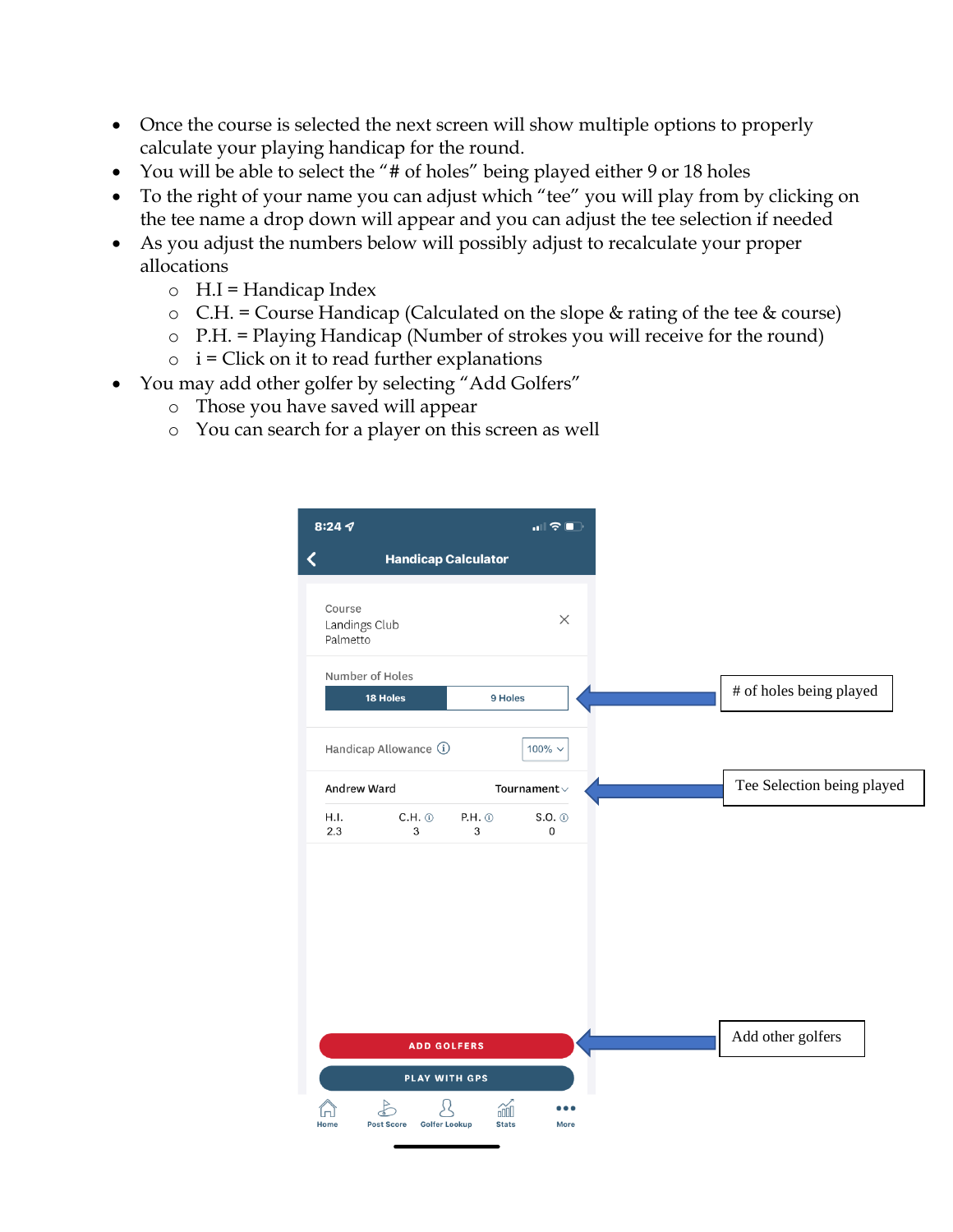#### *What Do the Strokes "Dots" on the weekly L9GA Scorecard Mean?*

- These dots on the scoring line of the scorecard for each player represent their "Playing Handicap" based on the  $#$  of holes being played  $\&$  the tee they are playing from.
- This playing handicap is calculated based on your Handicap Index at the time that we update which is usually representative of that Monday of play.

| Thu, January 20<br><b>Skidaway Tee</b><br>Deer Creek 10:00 AM<br><b>Starting Hole: 10</b><br><b>GGID: HCRWZS</b> | L9GA<br>$\textsf{Tric} \mathfrak{f}\times\mathfrak{g} $<br>li. | L9GA<br>L9GA JAN 20 - TEAM BEST BALL<br>$\textsf{Tric}$ $\uparrow \times$<br>r, |                   |              |                   |                   |                   |           |    |                   |              |  |    |            |
|------------------------------------------------------------------------------------------------------------------|----------------------------------------------------------------|---------------------------------------------------------------------------------|-------------------|--------------|-------------------|-------------------|-------------------|-----------|----|-------------------|--------------|--|----|------------|
|                                                                                                                  |                                                                | 10 <sub>1</sub>                                                                 | 11                | 12           | 13                | 14                | 15                | 16        | 17 | 18                | <b>Total</b> |  | PH | <b>Net</b> |
| Skidaway (62.5/110)                                                                                              | <b>SKD</b>                                                     | 229                                                                             | 188               | 91           | 248               | 334               | 171               | 239       | 89 | 307               | 1896         |  |    |            |
| Par                                                                                                              |                                                                | 4                                                                               |                   | $\mathbf{a}$ |                   |                   |                   |           |    | $\leq$            | 36           |  |    |            |
| <b>Stroke Index</b>                                                                                              |                                                                | $\overline{ }$                                                                  | $\mathbf Q$       | 17           |                   | $_{11}$           |                   | 13        | 15 |                   |              |  |    |            |
| Young, Marge                                                                                                     | <b>SKD</b>                                                     |                                                                                 |                   | ٠            |                   |                   | ۰                 | $\bullet$ |    |                   |              |  |    |            |
| Grozine, Sharon                                                                                                  | <b>SKD</b>                                                     |                                                                                 | ٠                 | ٠            |                   | ٠                 | ۰                 | ۰         |    | $\bullet\bullet$  |              |  | 10 |            |
| Oswald, Lisa                                                                                                     | <b>SKD</b>                                                     | $\bullet \bullet$                                                               | $\bullet \bullet$ | $\bullet$    | $\bullet \bullet$ | ٠                 | $\bullet$         | $\bullet$ |    | $\bullet \bullet$ |              |  | 14 |            |
| Lo Sasso, Janice                                                                                                 | <b>SKD</b>                                                     | $\bullet \bullet$                                                               | $\bullet \bullet$ | $\bullet$    | $\bullet \bullet$ | $\bullet \bullet$ | $\bullet \bullet$ | $\bullet$ |    | $\bullet \bullet$ |              |  | 15 |            |

- Above is an example of a Best Ball week with ladies all playing from the Skidaway Tee's
	- o Highlighted in Yellow
		- That is the playing handicap for 9 holes for each player in the group
		- **•** That number is represented on the scoring line for each play with the same number of dots
- Why do some players have two (2) dots and others only one (1) on some holes?
	- o Based on their playing handicap the dots are distributed on the "stroke index" holes which is highlighted in blue
	- o For example Ms. Lo Sasso is a playing handicap of 15
		- She will receive strokes "dots" on all 9 holes
		- She will also receive an additional 6 strokes "dots" on the first 6 hardest handicap holes being played based on the Stroke Index for each hole.
			- Back 9 is always odd numbers
			- Front 9 is always even numbers
- How do we use the strokes "dots" when playing
	- o The strokes determine your "net" score on the hole played
	- o You subtract the number of strokes "dots" from your gross score
	- o If you gross scores is a 7 and you have two (2) strokes "dots" is a net 5
	- o Reminder: When using Golf Genius App to score the system calculates the Net so you always only enter each players Gross score for a hole.